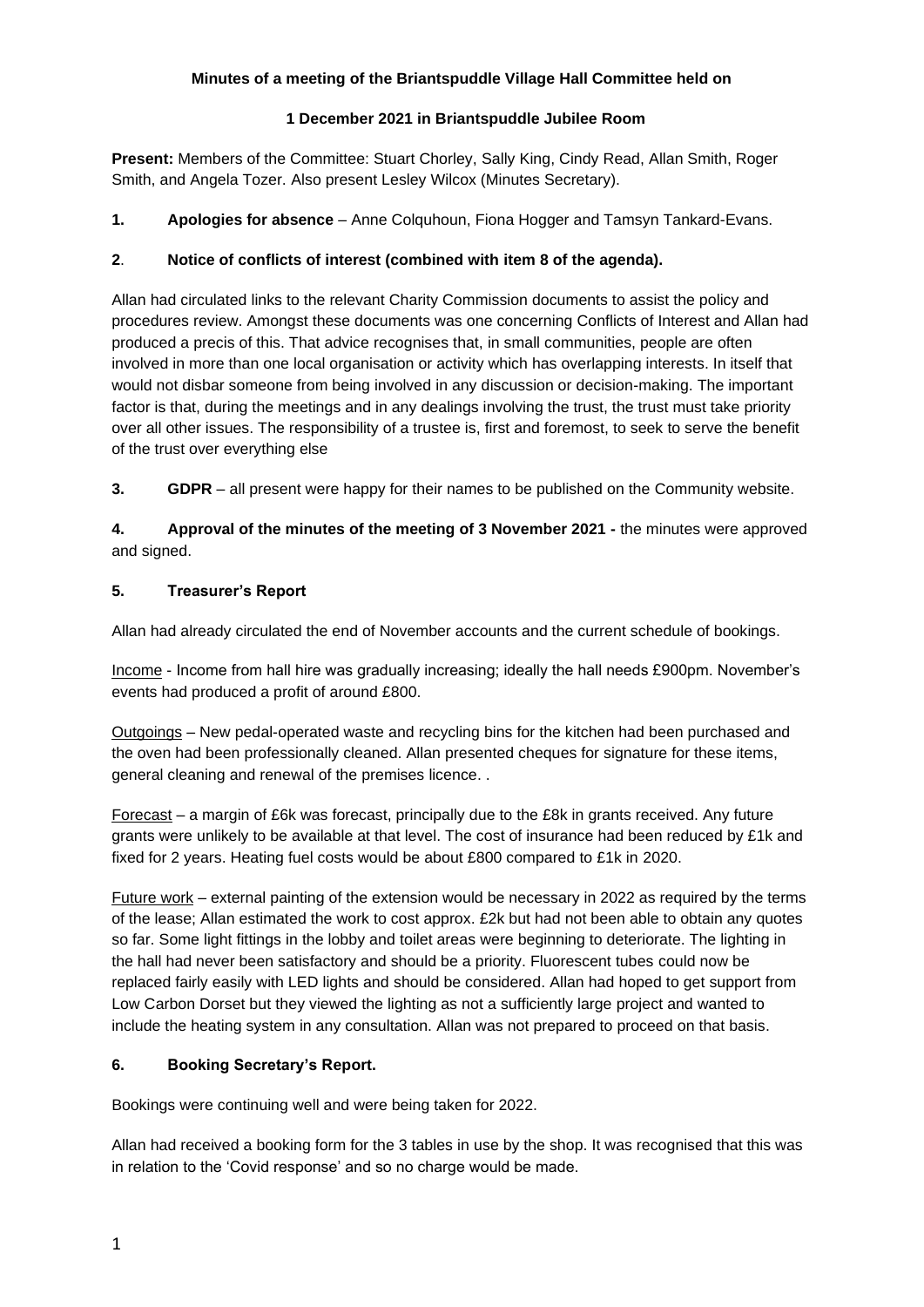# **7. Christmas Events**

Against the background of continuing high level of Covid infections locally, and the possibility that further restrictions would be re-introduced, the following was agreed:

i. Christmas Fair – Sunday 5.12.21. The high-level decorations would be put up on 3.12.21 and tables laid out in the evening of 4.12.21. As the hall would be used for selling items, it would be regarded as a shop and so masks would be required to be worn. It was important that the hall was sufficiently ventilated with a one-way system in place. The mulled wine would be moved into the Jubilee Room permitting a further 2 stalls in the hall, so 12 in total. It was hoped that the weather would allow a gazebo to be erected to allow people to gather outside. A hall booking had been accepted for 6.00pm on 5.12.21 so the hall would need to be cleared by then.

ii. The shop had requested use of the Jubilee Room from 5.12.21 to 24.12.21 to display Christmas gifts with profits from the sales being split with the Village Hall. The display would be moved out on 11.12.21 to accommodate the Artsreach event. It was hoped that the Community Group would agree to use the hall (at no extra charge), rather than the Jubilee Room, on 11 and 18.12.21 for the coffee morning. It was agreed that a booking for the evening of 6.12.21 could be accepted but the shop display would be in the room.

There followed an animated discussion about various events relating to bookings, the booking procedure and the use of the hall premises. 2 trustees expressed that they had no confidence in Stuart as Chair and so Stuart asked for a formal Vote of Confidence in him and handed the meeting to Roger (as Vice Chair). Roger felt that everyone had experienced a long and difficult period; although clashes were not surprising this was still unfortunate, and he did not want to have a Vote of Confidence. However 3 members present expressed their confidence in Stuart and he continued to chair the meeting.

ii. Christmas Lights – Wednesday 22.12.21. The judging would take place but the event following in the hall would be cancelled.

iii. New Year's Eve party – there did not appear to be much support for this in the community. Therefore the event would be cancelled.

iv. Burns' Night supper – Tuesday 25.1.22. The event usually made a significant profit for the hall and so should be held if at all possible. The Briantspuddle Singers were prepared to release their hall booking for that evening. Allan had contacted the band who had accepted the booking at the same charge as 2020. A maximum of 80 tickets would be available with at least 70 ticket sales needed to meet the financial target. As food prices had increased, the ticket price would have to be increased from the previous £15 to £16 or £17. It was agreed to hold the event but subject to any change in the current regulations.

# **8. Policy and procedures review**

See item 2.

# **9. Lobby blinds**

One quote of £1,100 to supply and install made-to-measure blackout blinds had been received. A second supplier had been cheaper at £830 but this was still a lot of money. A quote for 'supply only' will be sought.